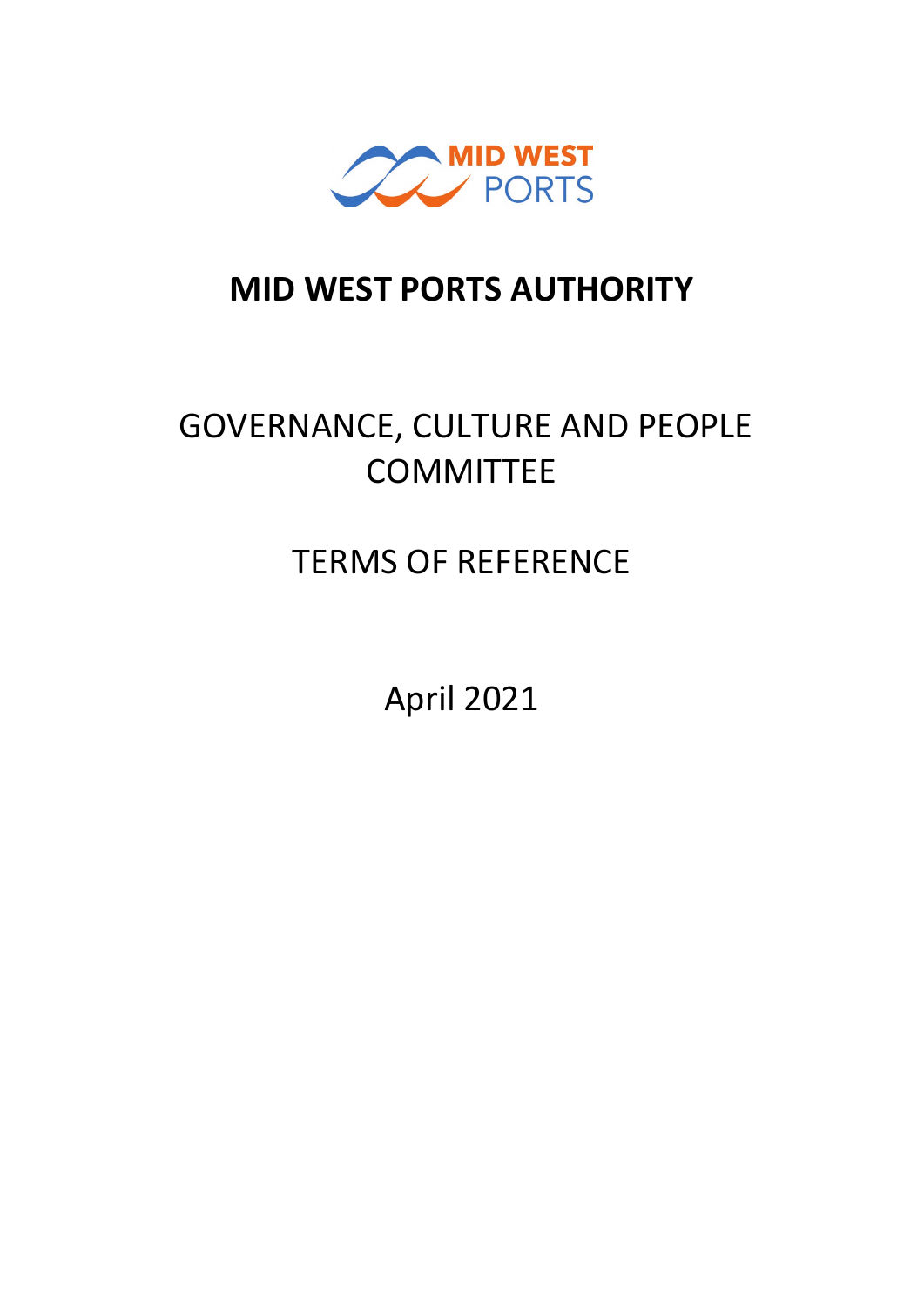### **Table of Contents**

| 1. The Mid West Ports Authority (MWPA) Governance, People and Culture Committee 3 |  |
|-----------------------------------------------------------------------------------|--|
|                                                                                   |  |
|                                                                                   |  |
|                                                                                   |  |
|                                                                                   |  |
|                                                                                   |  |
|                                                                                   |  |
|                                                                                   |  |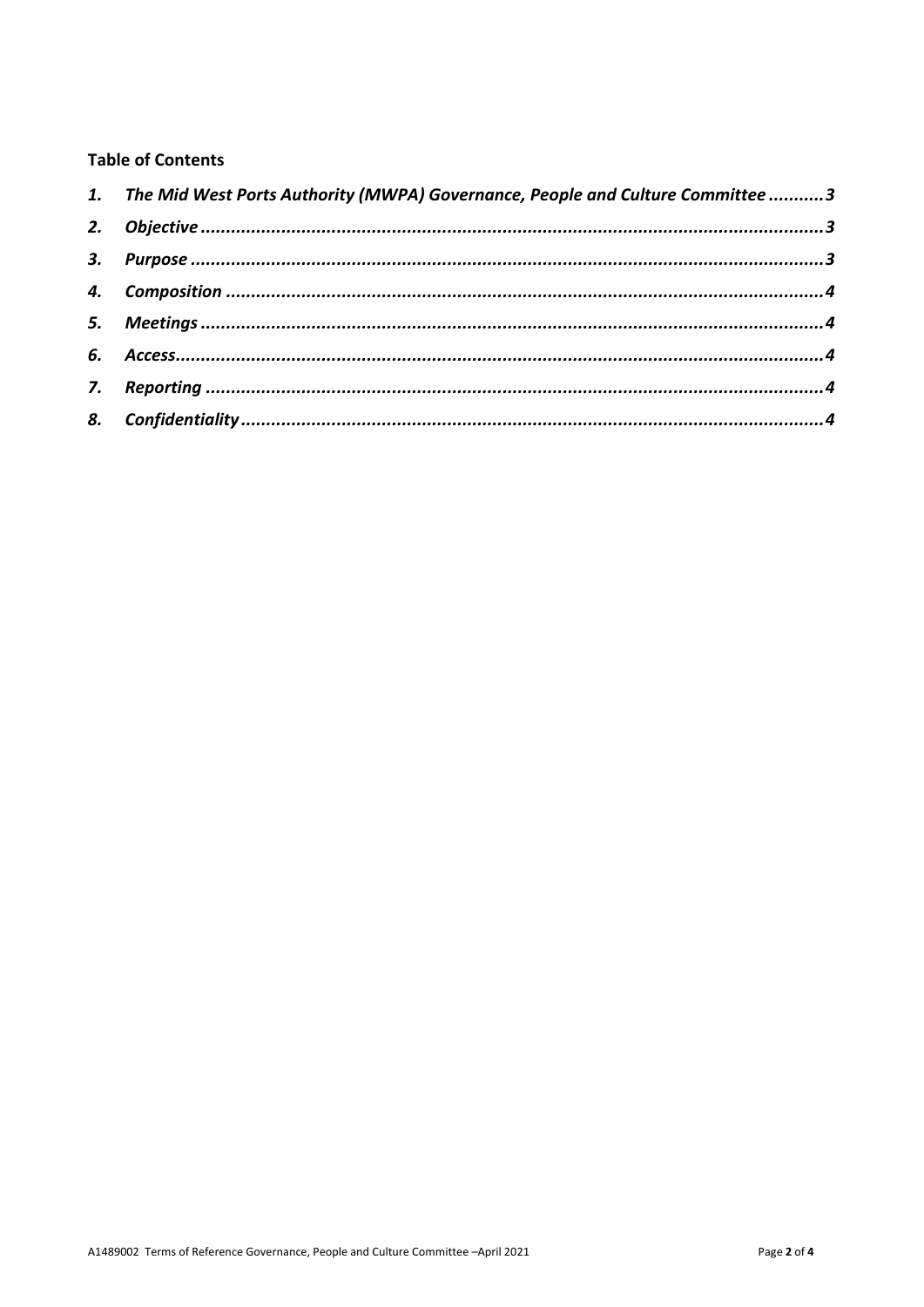#### <span id="page-2-0"></span>**1. The Mid West Ports Authority (MWPA) Governance, Culture and People Committee**

The MWPA Governance, Culture and People Committee ("the Committee") is established by the MWPA Board ("the Board") under the *Port Authorities Act* 1999 (WA).

### <span id="page-2-1"></span>**2. Objective**

The main objective of the Committee is to provide leadership in reviewing MWPA's corporate responsibilities, governance, planning and decision-making practices, staff and employment matters, and culture.

#### <span id="page-2-2"></span>**3. Purpose**

The main purpose of the Committee is to support the Board in meeting the above objective. The Board authorises the Committee, through the Committee Chair, to achieve this objective.

The Committee may review and make recommendations to the Board on matters within the Committee's areas of responsibility .

The Committee's areas of responsibility

#### **Governance**

- the relationship, communications and reporting between MWPA and Government is effective, has clear accountabilities and complies with the Port Authorities Act 1999;
- MWPA management and is accountable and has clearly defined responsibilities;
- the Annual Report and compliance reporting meet WA Government requirements
- policies and code of conduct are reviewed regularly;
- that a delegations policy and framework exists defining financial and other corporate controls and accountabilities;
- that a communications plan exists that ensures internal, external and community communications are robust, clear and timely;
- that KPIs, balanced scorecard and other performance measurement processes are effective and communicated throughout MWPA; and
- records management systems and practices are compliant with Government requirements and supported by effective IT systems.

#### **Culture and People**

- MWPA is recognised as a good place to work, is safe, attracts new staff, and retains, develops and values its people;
- workforce management strategy and culture change plan are regularly reviewed for progress and effectiveness;
- employment practices are maintained in accordance with legislative requirements;
- remuneration policies and levels for staff are transparent, appropriately benchmarked and are consistent with motivating performance and with MWPA's values;
- training and development opportunities are available to staff;
- ethics and integrity are embedded in the organisation's values and operations;
- the values of the organisation are communicated, understood and embraced by staff;
- an effective feedback process is in place and encouraged; and
- job descriptions are up to date and clearly define roles, accountabilities and expectations